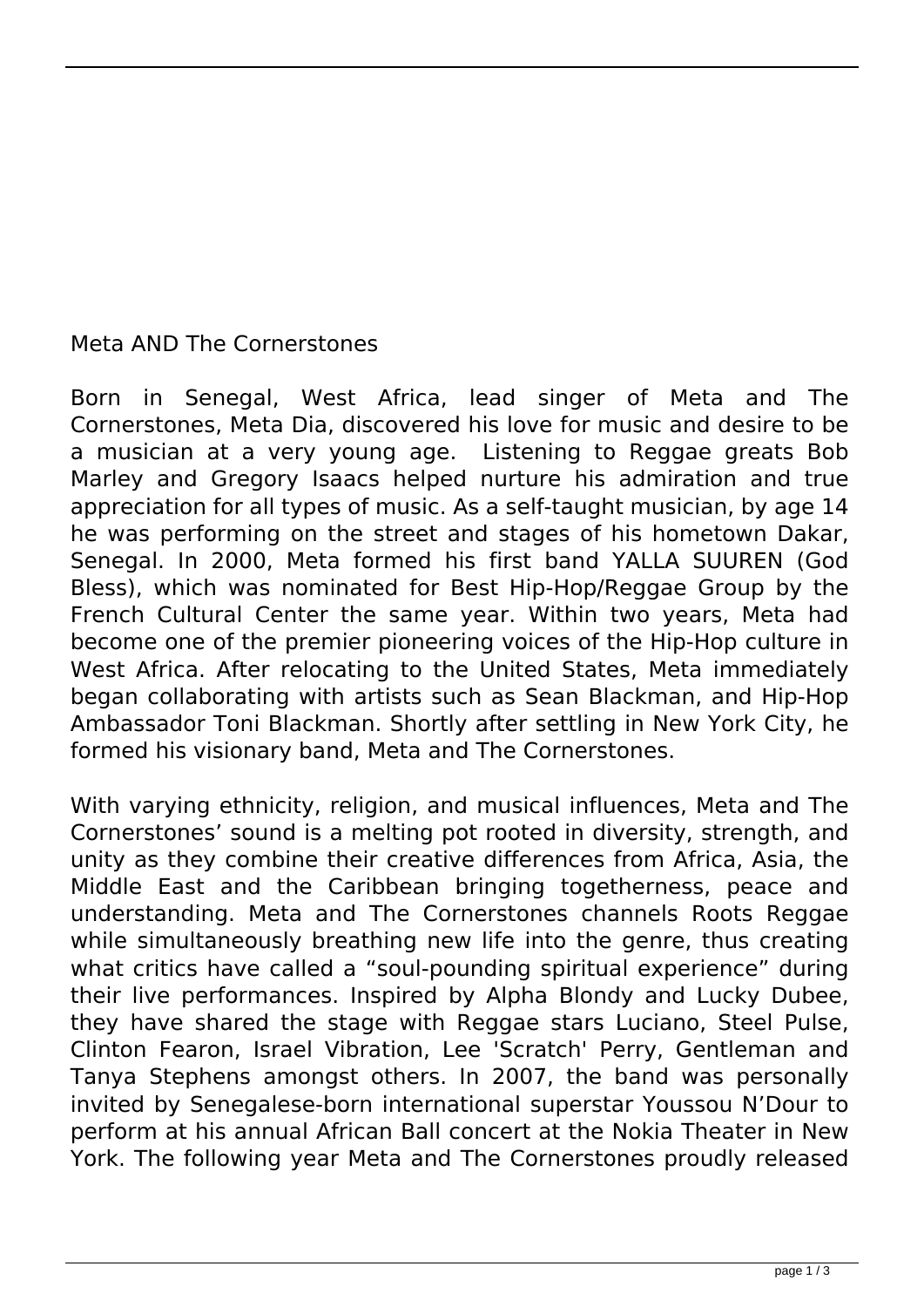its first album entitled "Forward Music". Of this work Clive Chin; Jamaican producer for The Wailers, Dennis Brown, and Lee 'Scratch' Perry, notes, "Meta and The Cornerstones have taken us back to the foundation of reggae music".

As he continues to establish new grounds, Meta is now the first African artist to be signed to the iconic record label VP Records, the #1 source for Reggae Music. Through VP, Meta and The Cornerstones released their second album 'Ancient Power' on April 30th 2013. Recorded at the Tuff Gong Studios in Kingston Jamaica, 'Ancient Power' links Africa to Jamaica by paying tribute to the ageless sounds of reggae preserved by the history of its legends. The 15-track work features Reggae legend U-Roy, as well as today's leading artists Capleton and Damian Marley. The album was given many top 10 ratings by worldwide reggae websites like Reggaeville (#4 best reggae album 2013), United Reggae, Worldareggae, Last FM and radio stations like Rythm Vault International in California and RFI in France.

After the release of 'Ancient Power' Meta and The Cornerstones have been touring to promote their album in Europe, Africa and the USA playing at legendary reggae and world music festivals such as Reggae on The River in California, Summerjam in Germany, Mundial in The Netherlands, Gnaoua in Morocco, Musa in Portugal and Afro Pfingsten in Switzerland. A new single 'Zion Stereo' was released in 2014 and marks the beginning of a new path towards a third and more personal album for Meta Dia.

By the end of 2014 a tour in the Pacific was realised counting eight shows in New Zealand inspiring Meta to write an acoustic song called 'Aotearoa'. It was released as a free download thanking the generous people of the island. Shows in Ivory Coast and Meta's homeland Senegal made way for Meta and The Cornerstones into Africa early 2015 and European fans could see the band perform at festivals like Reggae Sun Ska in France, Reggae Jam in Germany, Shambala and WOMAD in England and Rototom in Spain. In that same year, Meta and The Cornerstones started recording their third album called "HIRA" at he Real World Studios of Peter Gabriel in England. Mixing world music genres with roots reggae and lyrically expressing Meta Dia's spiritual background and growth, HIRA seeks to trespass boundaries and